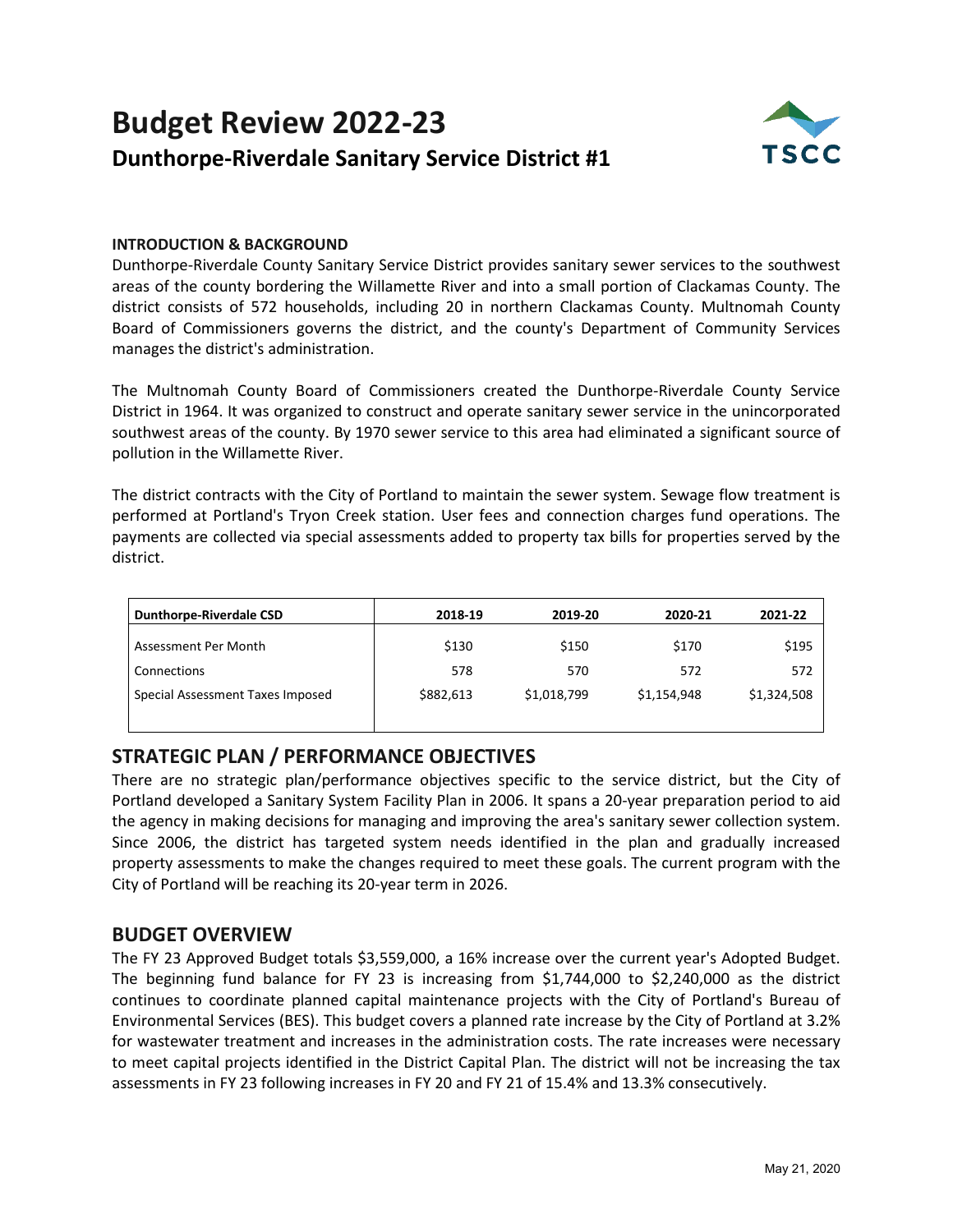#### **GENERAL FUND**

The budget consists of only the General Fund and increases by \$483,000. This growth is planned as a reserve for future projects. The district is working with the City of Portland (BES) to ensure it is prepared to meet the future capital improvement plans over the next ten years without increasing rates substantially.

#### **GENERAL FUND RESOURCES**

Over the years the district has increased monthy service charges substantially. In 2009, 15 years ago, the assessment fee was \$104. As shown in the chart, fees remained steady for six years (except for decreasing in FY 17). Following that six year period, the monthly fees increased steadily beginning in in FY 20 and continuing through FY 22, 15%, 13% and 15% consecutively. The current rate is \$195. This rate will continue into FY 23. The escalations in fees have allowed the district to



address the capital demands identified by the City of Portland. This funding has kept pace as the maintenance required intensifies on the aging system. The district hopes to build a reserve sufficient to keep from increasing the assessment rates substantially in the future.

The district has received some revenue from connection charges in previous years, but they are not budgeting any for the upcoming fiscal year. The district continues to field inquiries and support new annexation requests presented by property owners and developers. The district's sewer infrastructure makes new residential construction opportunities feasible. The agency can provide ratepayers with highquality service through the district's wastewater management program while protecting the area's sensitive water features from sanitary sewer overflows.



Fund balance levels has varied over the years. Previously, fund balance peaked at \$1.6 million in FY 16 due to the timing of major capital projects and then fluctuated from year to year. Since FY 20 the reserves carried forward have continued to increase. The balance carried forward to FY 23 will be increasing 28% to a new peak of \$2.2 million. The increase can be attributed to unused current year capital projects dollars. The carryover contributes to the growth in the balance carried into FY23.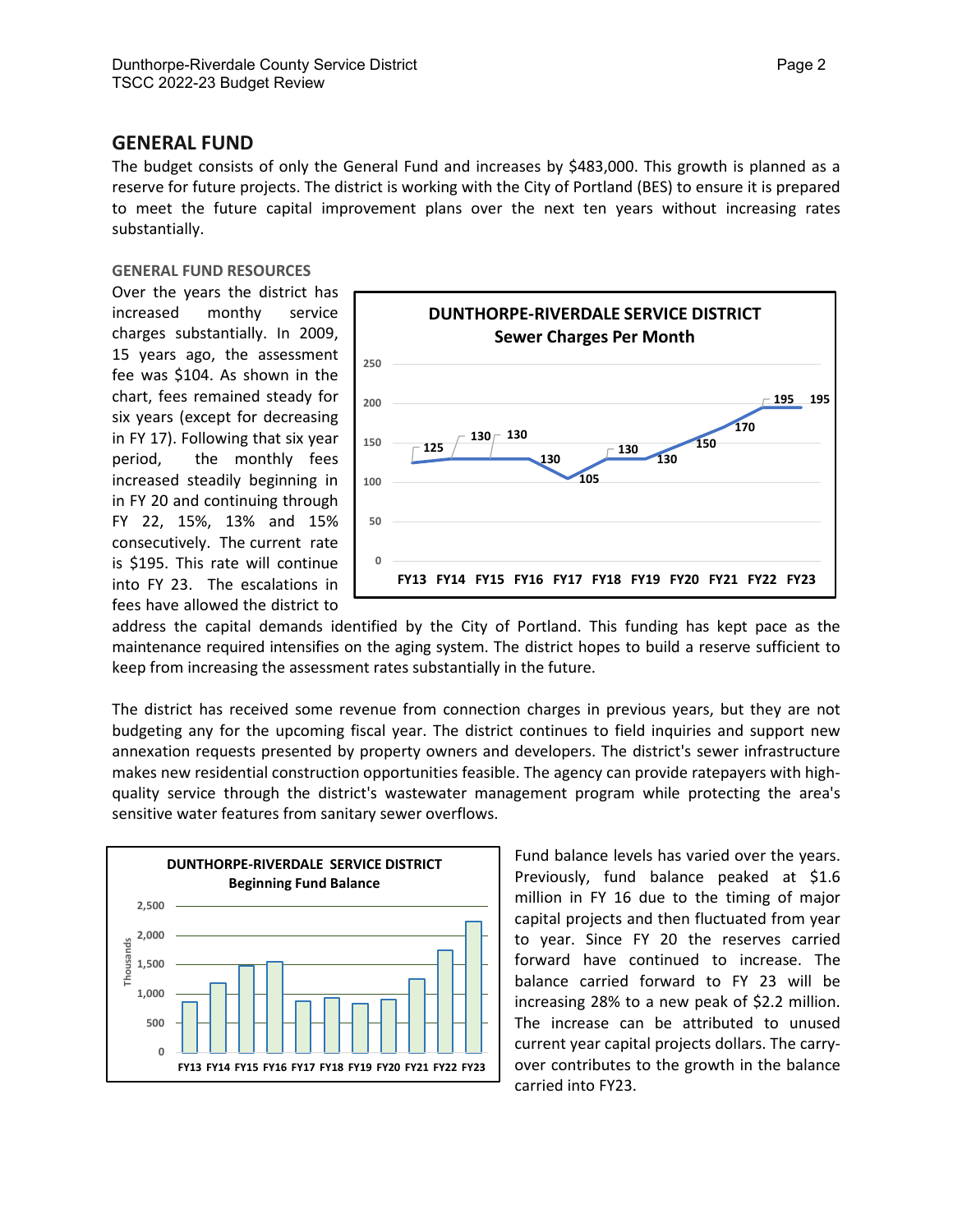#### **GENERAL FUND REQUIREMENTS**

All operational costs are classified as **Materials & Services** because the district contracts with Multnomah County for administrative services. Included in operating expenses is the cost of permitting software of \$35,000. This software supports the district by:

- Allowing the district to track sewer connection and encroachment permits
- Supporting research on permit fees
- Providing user-friendly mapping for the district's sewer system
- Facilitating annexations into the district
- Tracking both permits and annexation applications
- Allowing for elaborate coordination and transparency

The budget for disposal (treatment) and system maintenance is \$678,000, a \$38,000 increase. These are the expenses incurred by the City of Portland for the collection system maintenance and treatment plant operations.

| DUNTHORPE-RIVERDALE SANITARY SEWER DISTRICT |                                                              |        |               |               |  |  |  |  |  |  |
|---------------------------------------------|--------------------------------------------------------------|--------|---------------|---------------|--|--|--|--|--|--|
| Total Requirements (\$000)                  |                                                              |        |               |               |  |  |  |  |  |  |
|                                             | <b>FY 22</b><br><b>FY 20</b><br><b>FY 21</b><br><b>FY 23</b> |        |               |               |  |  |  |  |  |  |
|                                             | Actual                                                       | Actual | <b>Budget</b> | <b>Budget</b> |  |  |  |  |  |  |
| <b>Administrative Costs</b>                 | 25                                                           | 50     | 50            | 65            |  |  |  |  |  |  |
| Maintenance & Disposal                      | 589                                                          | 613    | 640           | 678           |  |  |  |  |  |  |
| <b>Permitting Software</b>                  | 13                                                           | 2      | 45            | 35            |  |  |  |  |  |  |
| <b>Total Operational Costs</b>              | 627                                                          | 665    | 735           | 778           |  |  |  |  |  |  |
| <b>Capital Expenditures</b>                 | 84                                                           | -64    | 740           | 655           |  |  |  |  |  |  |
| Contingency                                 | 0                                                            | 0      | 50            | 50            |  |  |  |  |  |  |
| <b>Ending Fund Balance</b>                  | 1,260                                                        | 1,838  | 1,551         | 2,076         |  |  |  |  |  |  |
| <b>Total Requirements</b>                   | 1,971                                                        | 2,439  | 3,076         | 3,559         |  |  |  |  |  |  |

## **OTHER SIGNIFICANT BUDGET AREAS**

#### **Capital Projects:**

Dunthorpe-Riverdale Sanitary district expects capital projects for FY 23 to be \$655,000. This includes \$505,000 to address a pump station at the Elk Rock Pump Station, which has limited storage capacity should a system failure occur. The district's cost-share for this work is estimated at \$2.1 million over the project's 3-year period, with \$505,000 set aside in this budget. Current projections from the BES indicate the district will need \$9,000,000 in capital work over the next nine years. These projections include work at all four pump stations and interconnecting piping across the district's sewer system.

The following shows the Capital Projects for the next eight years. It gives the project's estimated cost, the district's responsibility in both percentage and dollars, and the amount anticipated for each fiscal year. It indicates Tryon Creek Pump Station upgrades in FY25. The district is unsure what will happen with the pump station as no decisions have been made. However, they want to be prepared with funding available.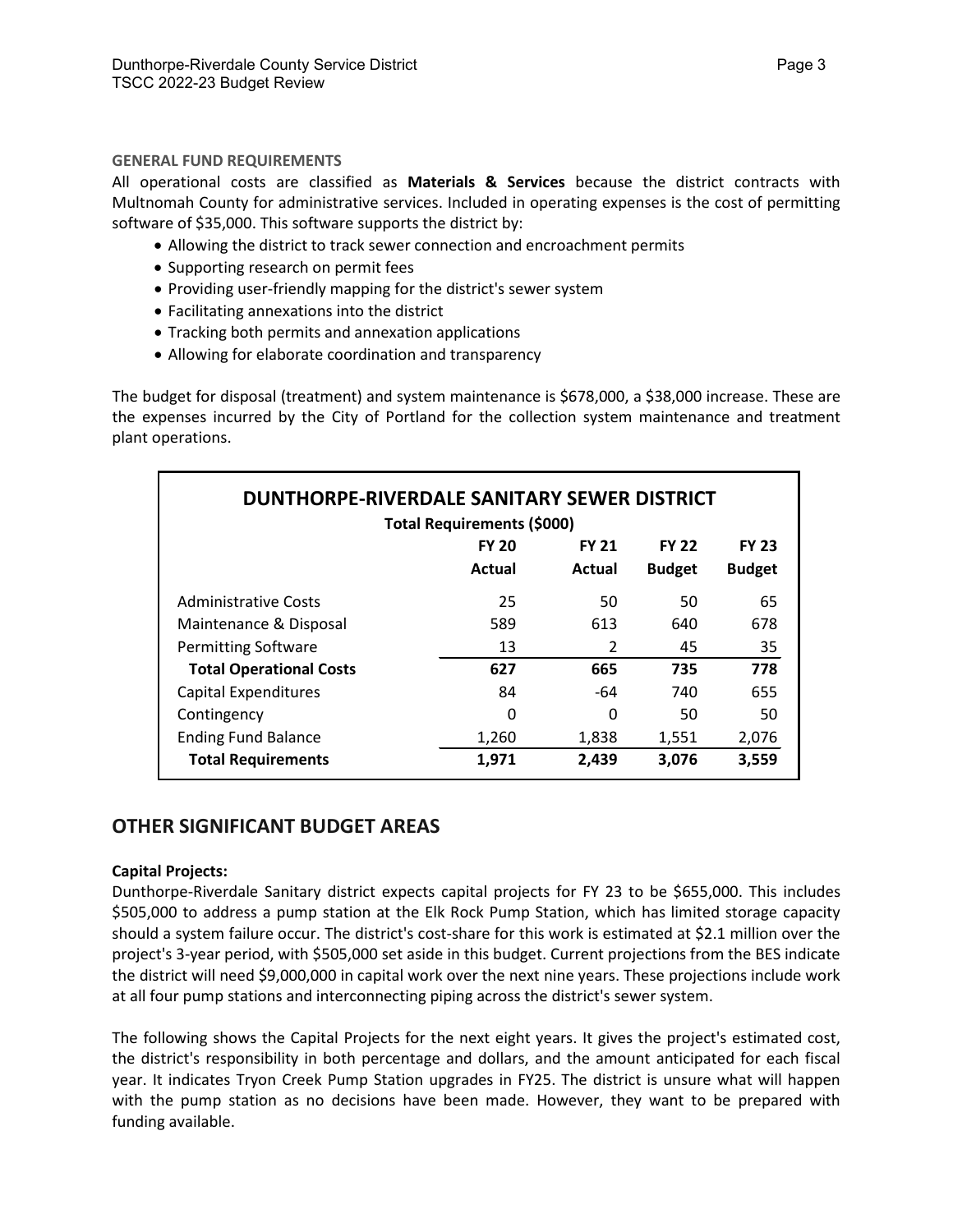| Dunthorpe-Riverdale Sanitary Service Capital Plan<br>Projections (\$000) |                      |      |           |             |             |             |              |             |             |             |             |             |                                                                             |
|--------------------------------------------------------------------------|----------------------|------|-----------|-------------|-------------|-------------|--------------|-------------|-------------|-------------|-------------|-------------|-----------------------------------------------------------------------------|
| Projects                                                                 | 21-Jan Dist.<br>Est. | %    | Dist<br>s | <b>FY22</b> | <b>FY23</b> | <b>FY24</b> | <b>FY25</b>  | <b>FY26</b> | <b>FY27</b> | <b>FY28</b> | <b>FY29</b> | <b>FY30</b> |                                                                             |
| <b>Elk Rock</b><br><b>Pump Station</b>                                   | 4,000                | 78%  | 3,132     | 589         | 1,272       | 1,252       | 0            | 0           | $\mathbf 0$ | 0           | 0           |             | <b>Higher Priority</b><br>0 3-Year Project                                  |
| <b>Tryon Creek</b><br><b>Pump Station</b><br>Upgrade                     | 3,500                |      | 67% 2,345 | 0           | $\Omega$    | $\mathbf 0$ | 560          | 560         | 560         | 560         | 0           |             | On Hold, Put back<br>into FY25 for<br>budget purposes.<br>0 4-Year. Project |
| <b>Tryon Upsize</b><br>Willamette<br><b>Inceptor Project</b>             | 3,567                | 67%  | 2,390     | $\Omega$    | $\Omega$    | $\Omega$    | $\mathbf{0}$ | $\Omega$    | 598         | 598         | 598         |             | 4-10 Years out<br>598 4-Year Project                                        |
| <b>Riverview</b><br><b>Pump Station</b>                                  | 763                  |      | 61% 4,465 | 0           | $\Omega$    | $\mathbf 0$ | $\Omega$     | $\Omega$    | 116         | 116         | 116         |             | 4-10 Years out<br>116 4-Year Project                                        |
| <b>Beebe</b><br><b>Pump Station</b>                                      | 726                  | 100% | 726       | $\mathbf 0$ | $\Omega$    | $\mathbf 0$ | $\mathbf 0$  | $\Omega$    | 182         | 182         | 182         |             | 4-10 Years out<br>182 4 Year Project                                        |
| <b>Grand Total All Project</b>                                           |                      |      |           | 589         | 1,272       | 1,252       | 560          | 560         | 1,456       | 1,456       | 896         | 896         |                                                                             |

In addition to the designated capital projects, Dunthorpe-Riverdale Sanitary Service District sets aside \$150,000 budgeted in FY 23 for pipe repairs to eliminate inflow and infiltration of groundwater into the sewer lines.

Contingency is budgeted at \$50,000, or 3.5% of expenditures.

## **DEBT STATUS**

The district now has no debt.

## **BUDGET/STRATEGIC PLAN ALIGNMENT**

The district has no Strategic Plan/Performance Objectives specific to the service district but has the 20 year project plan used when planning the budget expenditures. When the budget committee met, the need for a financial strategy based on the City of Portland's capital forecasts was discussed. The financial plan could involve debt proceeds but will be discussed and developed in a later fiscal year, possibly 2025. The FY 23 budget is in line with the 20-year plan.

## **HIGHLIGHTS**

- The total budget, consisting of only the General Fund, increased by \$483,000 or 16% to \$3.6 million due to the increase in fund balance carried forward.
- Capital Outlay is budgeted at \$655,000, with \$590,000 for the Elk Rock Pump Station Rehabilitation Project and \$150,000 to continue with various pipe rehabilitation projects to prevent inflow and infiltration of groundwater into the sewer lines.
- Monthly service charges for line connections to the district's system will remain at \$195 to meet the wastewater treatment costs and capital projects identified by the City of Portland over the next few years.
- The district's unappropriated fund balance increased by 34% or \$525,000 to \$2,076,000 as the district prepares for continued capital maintenance investments in the Elk Rock pump station over the next three years.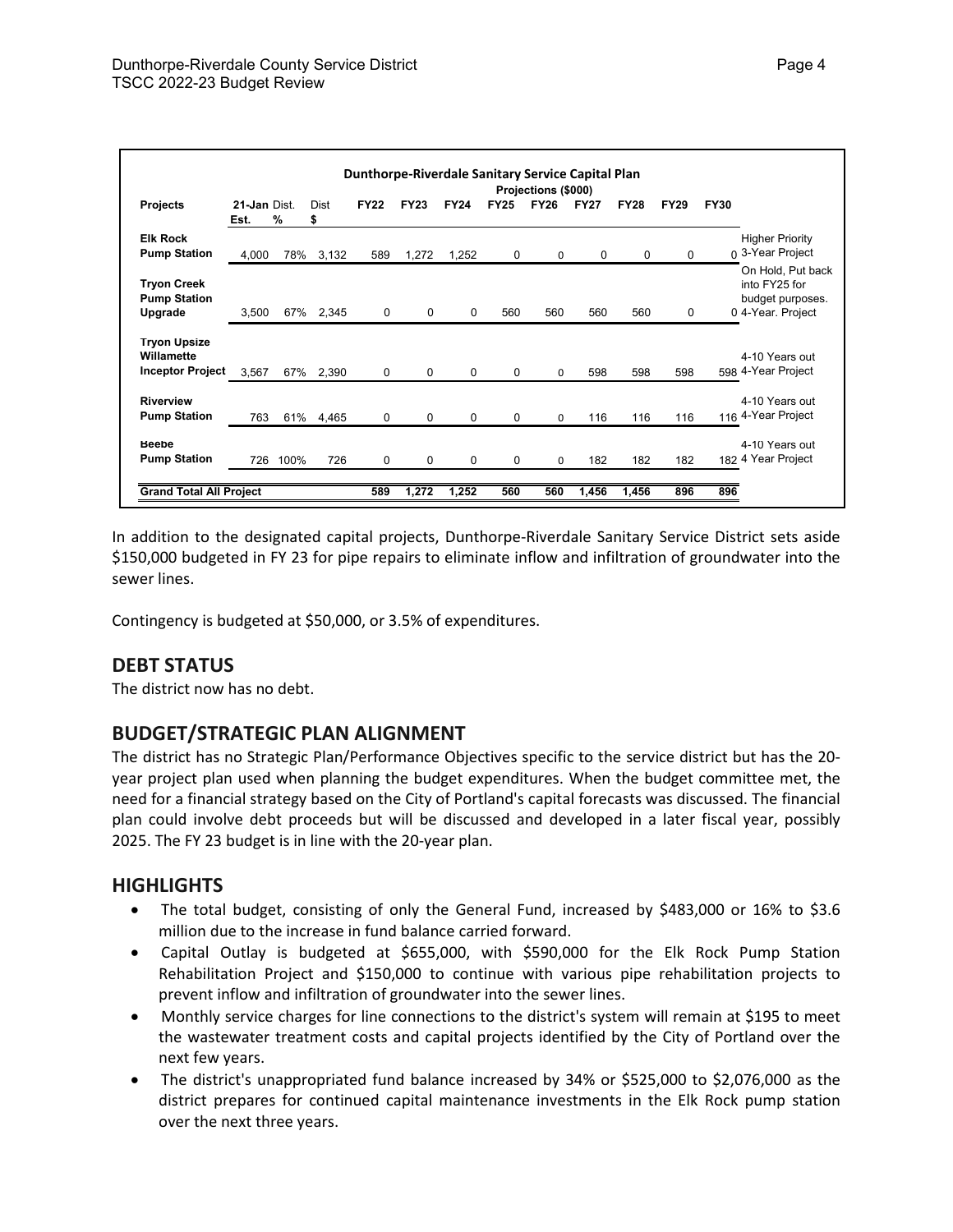## **BUDGET PROCESS & COMPLIANCE**

| <b>Yes</b> | No | <b>Compliance Issue</b>                                                   |
|------------|----|---------------------------------------------------------------------------|
| X          |    | Did the district meet publication requirements?                           |
| X          |    | Do resources equal requirements in every fund?                            |
| N/A        |    | Does the GO Debt Service Fund show only principal and interest payments?  |
| X          |    | Are contingencies shown only in operating funds?                          |
| x          |    | Did the budget committee approve the budget?                              |
| X          |    | Did the budget committee set the special assessment rate?                 |
| x          |    | Does the audit show the district was in compliance with Local Budget Law? |

#### **LOCAL BUDGET LAW COMPLIANCE**

The FY 2022-23 Approved Budget is in substantial compliance with local budget law.

The audit report for fiscal year FY 2020-2021 notes no exceptions.

#### **CERTIFICATION LETTER RECOMMENDATIONS AND OBJECTIONS**

TSCC staff did not find any deficiencies in the district's FY 2022-2023 budget or budget process, and we recommend the Certification Letter contain no recommendations or objections.